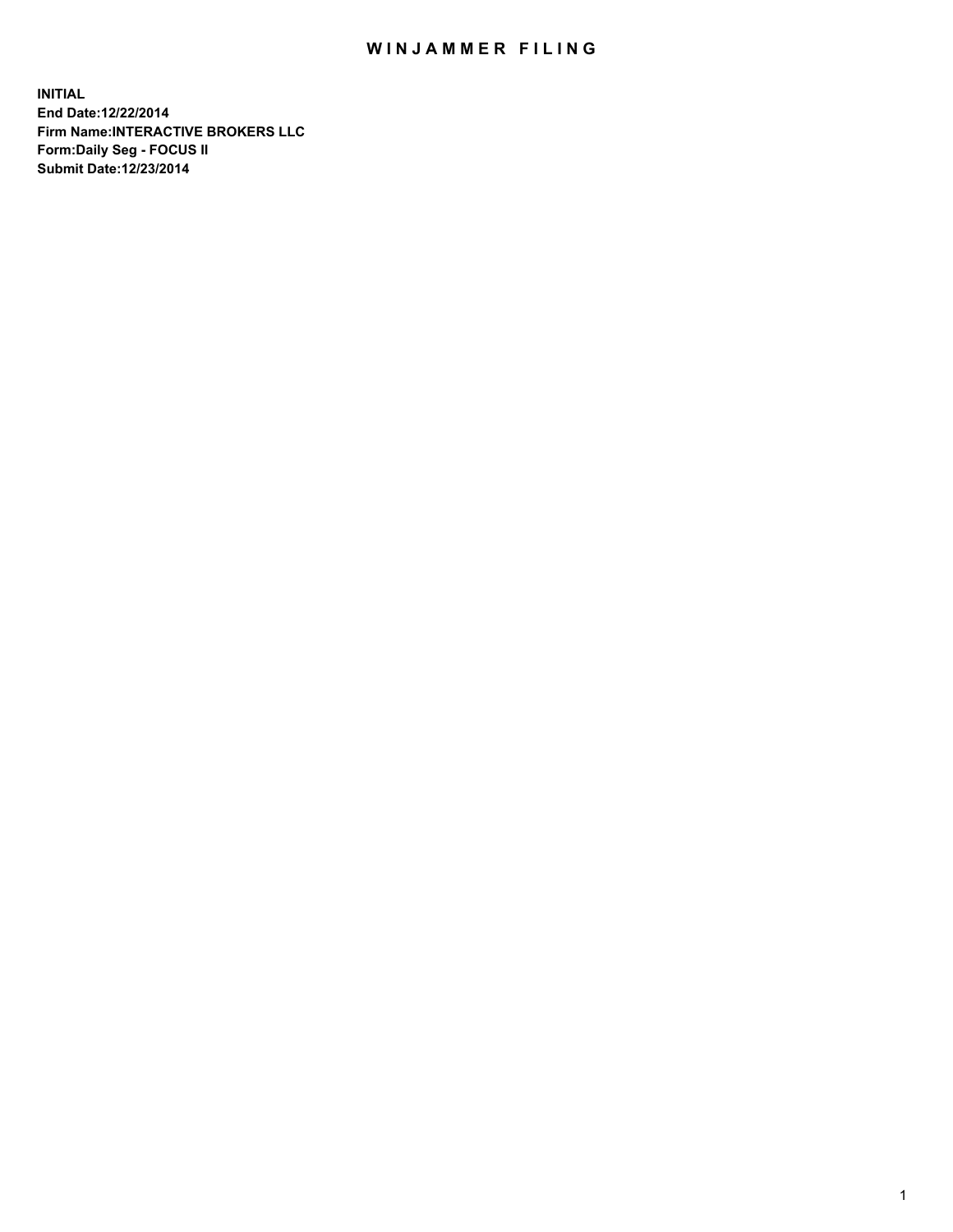## **INITIAL End Date:12/22/2014 Firm Name:INTERACTIVE BROKERS LLC Form:Daily Seg - FOCUS II Submit Date:12/23/2014 Daily Segregation - Cover Page**

| Name of Company<br><b>Contact Name</b><br><b>Contact Phone Number</b><br><b>Contact Email Address</b>                                                                                                                                                                                                                          | <b>INTERACTIVE BROKERS LLC</b><br><b>Michael Ellman</b><br>203-422-8926<br>mellman@interactivebrokers.co<br><u>m</u> |
|--------------------------------------------------------------------------------------------------------------------------------------------------------------------------------------------------------------------------------------------------------------------------------------------------------------------------------|----------------------------------------------------------------------------------------------------------------------|
| FCM's Customer Segregated Funds Residual Interest Target (choose one):<br>a. Minimum dollar amount: ; or<br>b. Minimum percentage of customer segregated funds required:% ; or<br>c. Dollar amount range between: and; or<br>d. Percentage range of customer segregated funds required between:% and%.                         | <u>0</u><br>0<br>155,000,000 245,000,000<br>00                                                                       |
| FCM's Customer Secured Amount Funds Residual Interest Target (choose one):<br>a. Minimum dollar amount: ; or<br>b. Minimum percentage of customer secured funds required:% ; or<br>c. Dollar amount range between: and; or<br>d. Percentage range of customer secured funds required between:% and%.                           | $\overline{\mathbf{0}}$<br>0<br>80,000,000 120,000,000<br>0 <sub>0</sub>                                             |
| FCM's Cleared Swaps Customer Collateral Residual Interest Target (choose one):<br>a. Minimum dollar amount: ; or<br>b. Minimum percentage of cleared swaps customer collateral required:% ; or<br>c. Dollar amount range between: and; or<br>d. Percentage range of cleared swaps customer collateral required between:% and%. | $\overline{\mathbf{0}}$<br><u>0</u><br>0 <sub>0</sub><br>0 <sub>0</sub>                                              |
| Current ANC:on<br><b>Broker Dealer Minimum</b><br>Debit/Deficit - CustomersCurrent AmountGross Amount<br>Domestic Debit/Deficit<br>Foreign Debit/Deficit                                                                                                                                                                       | 2,670,626,471 22-DEC-2014<br>296,369,630<br>5,640,338<br>5,483,1980                                                  |
| Debit/Deficit - Non CustomersCurrent AmountGross Amount<br>Domestic Debit/Deficit<br>Foreign Debit/Deficit<br>Proprietary Profit/Loss<br>Domestic Profit/Loss<br>Foreign Profit/Loss                                                                                                                                           | 0 <sub>0</sub><br>0 <sub>0</sub><br>$\overline{\mathbf{0}}$<br>$\overline{\mathbf{0}}$                               |
| Proprietary Open Trade Equity<br>Domestic OTE<br>Foreign OTE<br><b>SPAN</b><br><b>Customer SPAN Calculation</b><br>Non-Customer SPAN Calcualation                                                                                                                                                                              | $\overline{\mathbf{0}}$<br><u>0</u><br>1,033,028,004<br>27,721,206                                                   |
| <b>Proprietary Capital Charges</b><br>Minimum Dollar Amount Requirement<br>Other NFA Dollar Amount Requirement                                                                                                                                                                                                                 | <u>0</u><br>20,000,000 [7465]<br>21,488,864 [7475]                                                                   |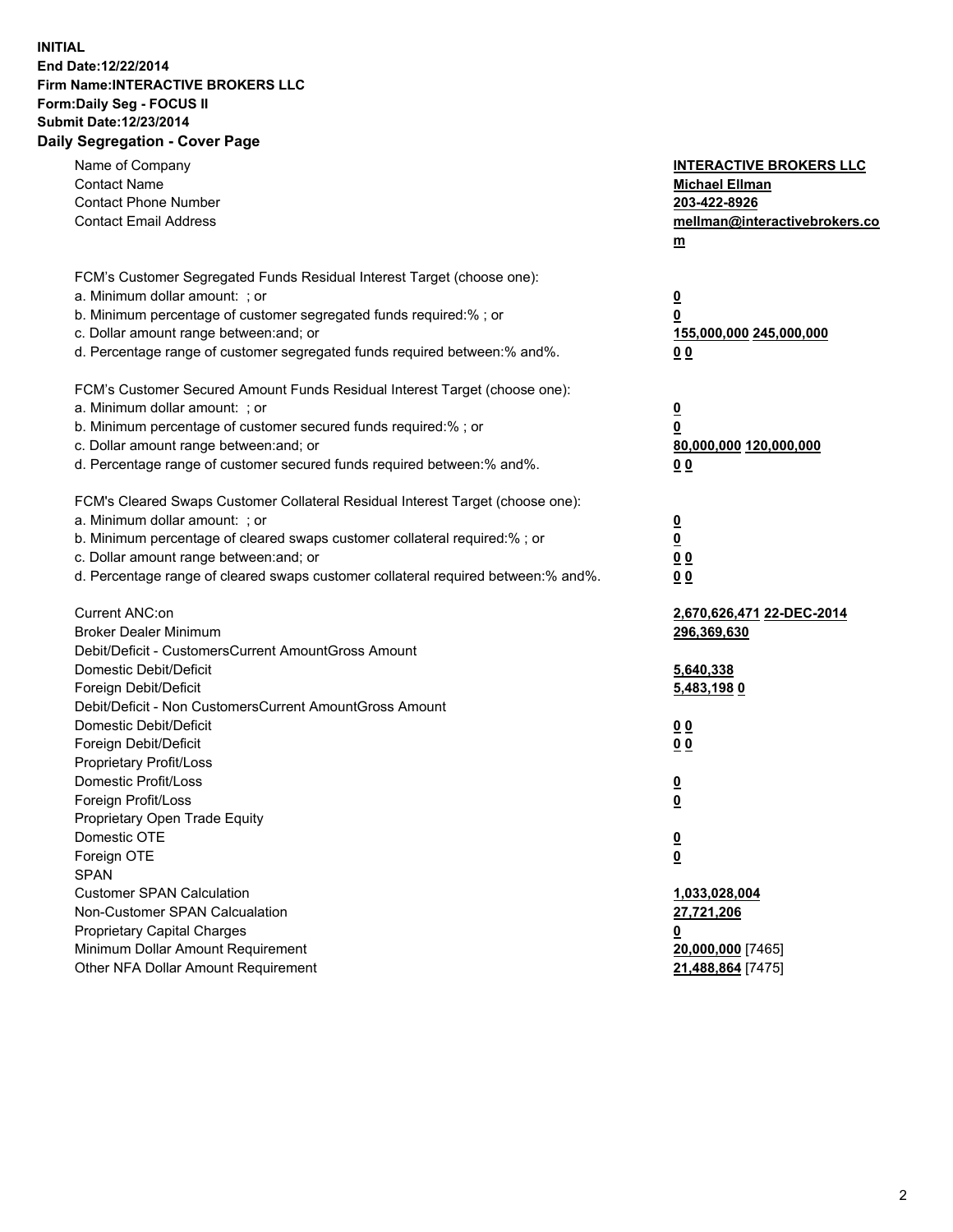## **INITIAL End Date:12/22/2014 Firm Name:INTERACTIVE BROKERS LLC Form:Daily Seg - FOCUS II Submit Date:12/23/2014 Daily Segregation - Secured Amounts**

|     | <b>Dany Ocgregation - Occarea Amounts</b>                                                                  |                                   |
|-----|------------------------------------------------------------------------------------------------------------|-----------------------------------|
|     | Foreign Futures and Foreign Options Secured Amounts                                                        |                                   |
|     | Amount required to be set aside pursuant to law, rule or regulation of a foreign                           | $0$ [7305]                        |
|     | government or a rule of a self-regulatory organization authorized thereunder                               |                                   |
| 1.  | Net ledger balance - Foreign Futures and Foreign Option Trading - All Customers                            |                                   |
|     | A. Cash                                                                                                    | 360,467,092 [7315]                |
|     | B. Securities (at market)                                                                                  | $0$ [7317]                        |
| 2.  | Net unrealized profit (loss) in open futures contracts traded on a foreign board of trade                  | 7,828,273 [7325]                  |
| 3.  | Exchange traded options                                                                                    |                                   |
|     | a. Market value of open option contracts purchased on a foreign board of trade                             | <b>83,270</b> [7335]              |
|     | b. Market value of open contracts granted (sold) on a foreign board of trade                               | -50,374 [7337]                    |
| 4.  | Net equity (deficit) (add lines 1.2. and 3.)                                                               | 368,328,261 [7345]                |
| 5.  | Account liquidating to a deficit and account with a debit balances - gross amount                          | 5,483,198 [7351]                  |
|     | Less: amount offset by customer owned securities                                                           | 0 [7352] 5,483,198 [7354]         |
| 6.  | Amount required to be set aside as the secured amount - Net Liquidating Equity                             | 373,811,459 [7355]                |
|     | Method (add lines 4 and 5)                                                                                 |                                   |
| 7.  | Greater of amount required to be set aside pursuant to foreign jurisdiction (above) or line                | 373,811,459 [7360]                |
|     | 6.                                                                                                         |                                   |
|     | FUNDS DEPOSITED IN SEPARATE REGULATION 30.7 ACCOUNTS                                                       |                                   |
| 1.  | Cash in banks                                                                                              |                                   |
|     | A. Banks located in the United States                                                                      | 334,498,391 [7500]                |
|     | B. Other banks qualified under Regulation 30.7                                                             | 0 [7520] 334,498,391 [7530]       |
| 2.  | Securities                                                                                                 |                                   |
|     | A. In safekeeping with banks located in the United States                                                  | $0$ [7540]                        |
|     | B. In safekeeping with other banks qualified under Regulation 30.7                                         | 0 [7560] 0 [7570]                 |
| 3.  | Equities with registered futures commission merchants                                                      |                                   |
|     | A. Cash                                                                                                    | $0$ [7580]                        |
|     | <b>B.</b> Securities                                                                                       | $0$ [7590]                        |
|     | C. Unrealized gain (loss) on open futures contracts                                                        | $0$ [7600]                        |
|     | D. Value of long option contracts                                                                          | $0$ [7610]                        |
|     | E. Value of short option contracts                                                                         | 0 [7615] 0 [7620]                 |
| 4.  | Amounts held by clearing organizations of foreign boards of trade                                          |                                   |
|     | A. Cash                                                                                                    | $0$ [7640]                        |
|     | <b>B.</b> Securities                                                                                       | $0$ [7650]                        |
|     | C. Amount due to (from) clearing organization - daily variation                                            | $0$ [7660]                        |
|     | D. Value of long option contracts                                                                          | $0$ [7670]                        |
|     | E. Value of short option contracts                                                                         | 0 [7675] 0 [7680]                 |
| 5.  | Amounts held by members of foreign boards of trade                                                         |                                   |
|     | A. Cash                                                                                                    | 138,788,936 [7700]                |
|     | <b>B.</b> Securities                                                                                       | $0$ [7710]                        |
|     | C. Unrealized gain (loss) on open futures contracts                                                        | 16,003,428 [7720]                 |
|     | D. Value of long option contracts                                                                          | 80,471 [7730]                     |
|     | E. Value of short option contracts                                                                         | -50,375 [7735] 154,822,460 [7740] |
| 6.  | Amounts with other depositories designated by a foreign board of trade                                     | $0$ [7760]                        |
| 7.  | Segregated funds on hand                                                                                   | $0$ [7765]                        |
| 8.  | Total funds in separate section 30.7 accounts                                                              | 489,320,851 [7770]                |
| 9.  | Excess (deficiency) Set Aside for Secured Amount (subtract line 7 Secured Statement<br>Page 1 from Line 8) | 115,509,392 [7380]                |
| 10. | Management Target Amount for Excess funds in separate section 30.7 accounts                                | 80,000,000 [7780]                 |
| 11. | Excess (deficiency) funds in separate 30.7 accounts over (under) Management Target                         | 35,509,392 [7785]                 |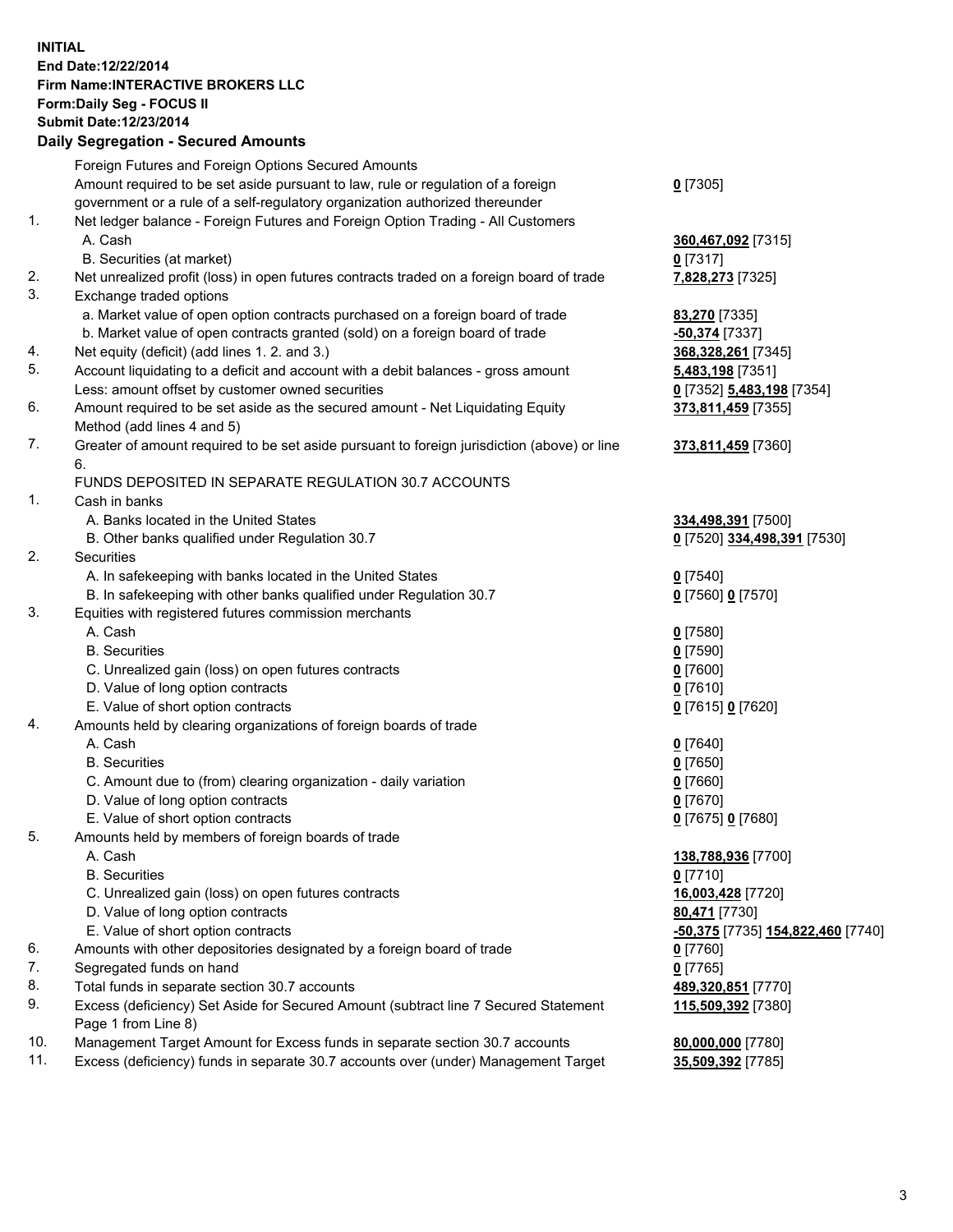**INITIAL End Date:12/22/2014 Firm Name:INTERACTIVE BROKERS LLC Form:Daily Seg - FOCUS II Submit Date:12/23/2014 Daily Segregation - Segregation Statement** SEGREGATION REQUIREMENTS(Section 4d(2) of the CEAct) 1. Net ledger balance A. Cash **2,382,519,694** [7010] B. Securities (at market) **0** [7020] 2. Net unrealized profit (loss) in open futures contracts traded on a contract market **-37,053,858** [7030] 3. Exchange traded options A. Add market value of open option contracts purchased on a contract market **129,822,958** [7032] B. Deduct market value of open option contracts granted (sold) on a contract market **-201,487,790** [7033] 4. Net equity (deficit) (add lines 1, 2 and 3) **2,273,801,004** [7040] 5. Accounts liquidating to a deficit and accounts with debit balances - gross amount **5,640,338** [7045] Less: amount offset by customer securities **0** [7047] **5,640,338** [7050] 6. Amount required to be segregated (add lines 4 and 5) **2,279,441,342** [7060] FUNDS IN SEGREGATED ACCOUNTS 7. Deposited in segregated funds bank accounts A. Cash **371,585,999** [7070] B. Securities representing investments of customers' funds (at market) **1,157,774,085** [7080] C. Securities held for particular customers or option customers in lieu of cash (at market) **0** [7090] 8. Margins on deposit with derivatives clearing organizations of contract markets A. Cash **18,957,101** [7100] B. Securities representing investments of customers' funds (at market) **68,774,343** [7110] C. Securities held for particular customers or option customers in lieu of cash (at market) **0** [7120] 9. Net settlement from (to) derivatives clearing organizations of contract markets **223,685** [7130] 10. Exchange traded options A. Value of open long option contracts **1,082,412** [7132] B. Value of open short option contracts **-10,631,837** [7133] 11. Net equities with other FCMs A. Net liquidating equity **-57,348,304** [7140] B. Securities representing investments of customers' funds (at market) **914,989,988** [7160] C. Securities held for particular customers or option customers in lieu of cash (at market) **0** [7170] 12. Segregated funds on hand **0** [7150] 13. Total amount in segregation (add lines 7 through 12) **2,465,407,472** [7180] 14. Excess (deficiency) funds in segregation (subtract line 6 from line 13) **185,966,130** [7190] 15. Management Target Amount for Excess funds in segregation **155,000,000** [7194]

16. Excess (deficiency) funds in segregation over (under) Management Target Amount Excess

**30,966,130** [7198]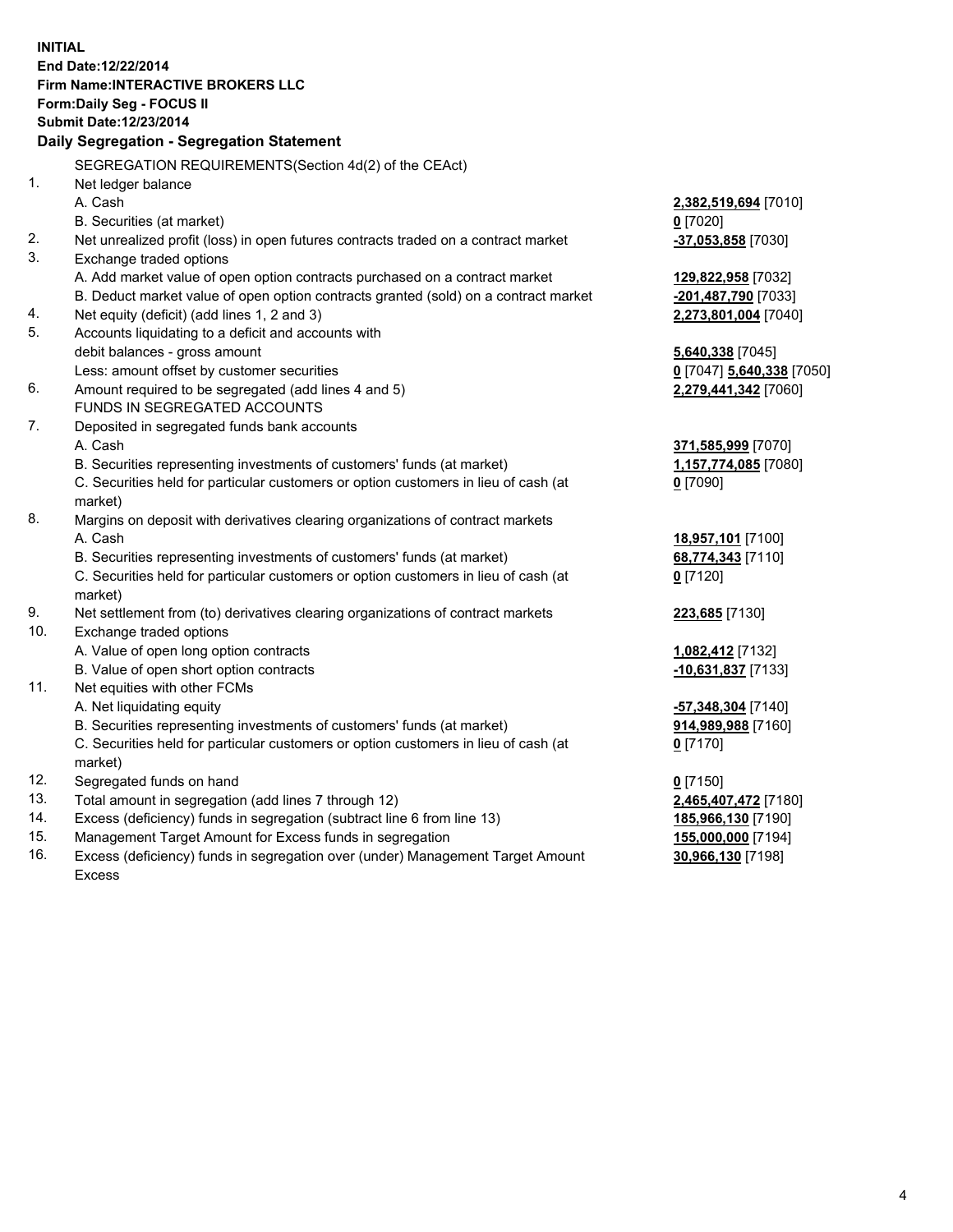## **INITIAL End Date:12/22/2014 Firm Name:INTERACTIVE BROKERS LLC Form:Daily Seg - FOCUS II Submit Date:12/23/2014 Daily Segregation - Supplemental**

| $\blacksquare$ | Total gross margin deficiencies - Segregated Funds Origin                              | 226,609 [9100] |
|----------------|----------------------------------------------------------------------------------------|----------------|
| $\blacksquare$ | Total gross margin deficiencies - Secured Funds Origin                                 | 13,702 [9101]  |
| $\blacksquare$ | Total gross margin deficiencies - Cleared Swaps Customer Collateral Funds Origin       | $0$ [9102]     |
| $\blacksquare$ | Total gross margin deficiencies - Noncustomer and Proprietary Accounts Origin          | 0 [9103]       |
| $\blacksquare$ | Total number of accounts contributing to total gross margin deficiencies - Segregated  | 13 [9104]      |
|                | <b>Funds Origin</b>                                                                    |                |
| $\blacksquare$ | Total number of accounts contributing to total gross margin deficiencies - Secured     | $2$ [9105]     |
|                | <b>Funds Origin</b>                                                                    |                |
| $\blacksquare$ | Total number of accounts contributing to the total gross margin deficiencies - Cleared | $0$ [9106]     |
|                | Swaps Customer Collateral Funds Origin                                                 |                |
| $\blacksquare$ | Total number of accounts contributing to the total gross margin deficiencies -         | $0$ [9107]     |
|                | Noncustomer and Proprietary Accounts Origin                                            |                |
| $\blacksquare$ | Upload a copy of the firm's daily margin report the FCM uses to issue margin calls     |                |
|                | which corresponds with the reporting date.                                             |                |

12.22.2014 Commodity Margin Deficiency Report.xls